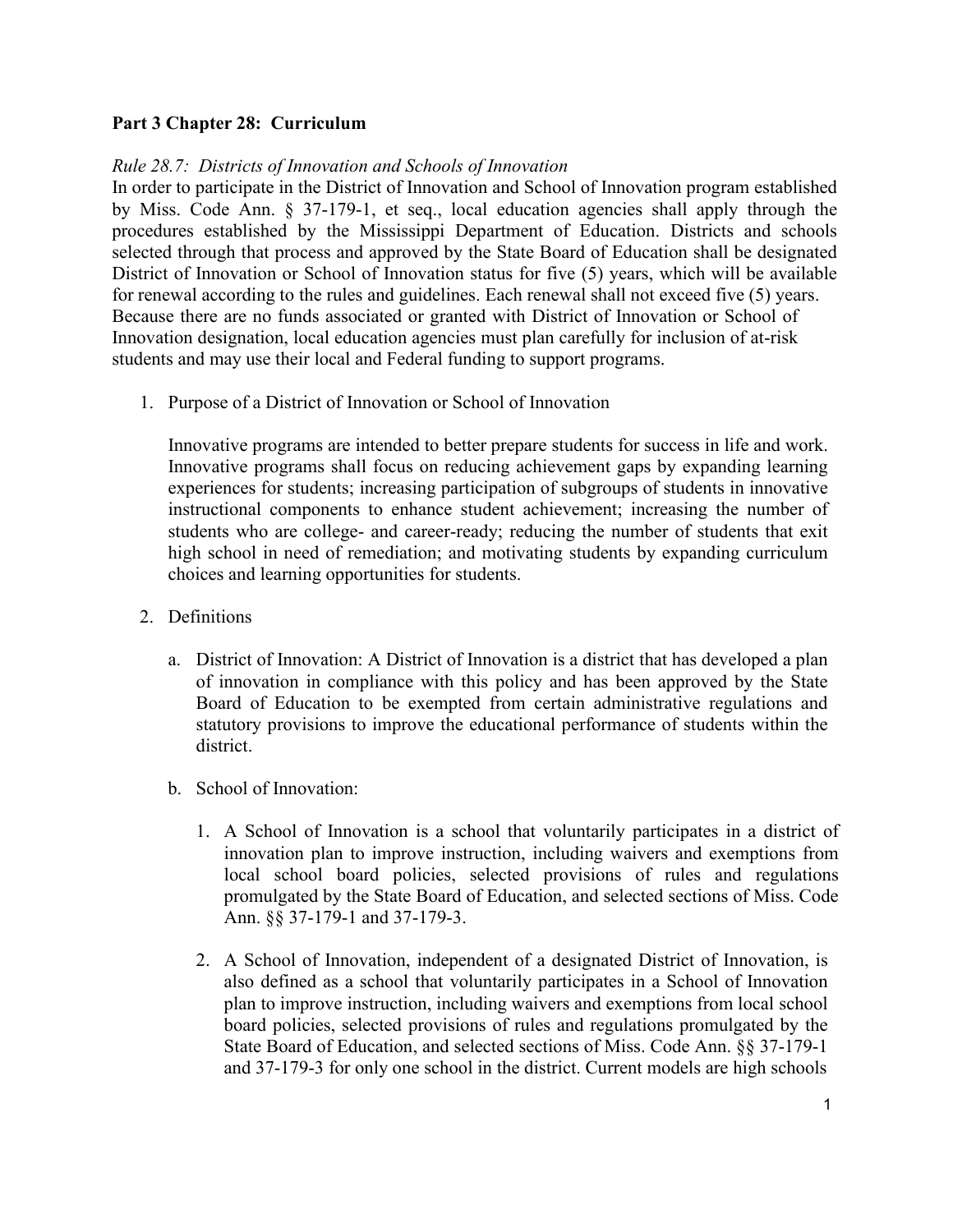participating in an Early College High School program (ECHSP) or high schools with a Middle College Program (MCP) approved by the district superintendent and the State Board of Education. Both models are designed to target underserved public-school student populations that are at-risk of dropping out of high school or of not continuing in postsecondary school. Underserved students are students that come from households in poverty, students that are first-generation collegegoers, or students of color.

c. An ECHSP is a small high school program located on a partnering college campus or a location other than a traditional high school campus with a dedicated principal, counselor, and four (4) to six (6) certified teaching staff in core subjects only. The students must complete an application process to enter as freshmen and continue through the ECHSP as a cohort. All eligible students are selected by random lottery if the application pool is larger than the defined cohort. The goal of an ECHSP is for students to graduate with both a high school diploma and an associate degree from a partnering postsecondary institution. At a minimum, all members of the cohort should graduate from high school meeting the ACT or SAT Mississippi benchmarks for admission to college without remediation and earn college credits while in high school.

Beginning in July 2019, new students participating in an ECHS program will not be considered transfer students and are not prohibited by the MDE from participating in after-school activities at their high school of residence. Students must meet full academic day requirements at the ECHS program to be eligible to participate in activities.

For accountability purposes, student academic performance results shall be included in the students' high school of residence beginning in academic year 2018-2019 (results reported in the fall of 2019). Additionally, unofficial accountability results for the ECHSPs shall be reported on the MDE District and School Report Card webpage, and other annual performance measures shall be publicly reported each year in the Superintendent's report. ECHSPs must adhere to all applicable *Mississippi Public School Accountability Standards*.

For regional, multi-district ECHS models, one district or the partnering postsecondary institution shall serve as the fiscal agent and other districts shall participate through a Memorandum of Understanding. The lead district shall represent the secondary agency considerations to the partnering postsecondary institution. All MOUs must include the lead secondary, the postsecondary, and the participating secondary agencies. The MOU shall include financial considerationssuch as transportation, child nutrition, and the mutually agreed upon cost for students enrolling from another district to attend the program. The MOU shall also include a data sharing agreement, fixed asset management, and revocation procedures.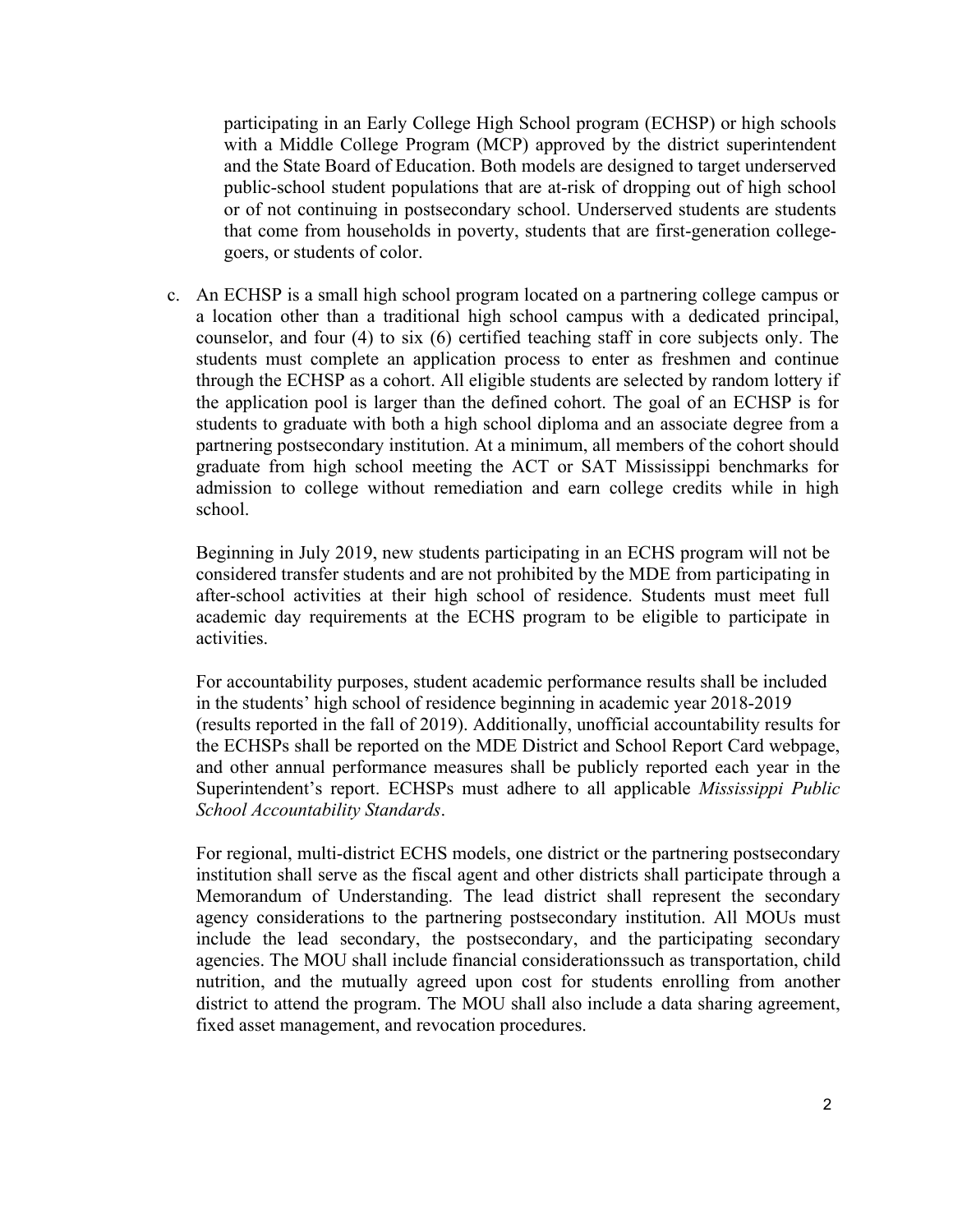d. An MCP is a dual credit/dual enrollment (DCDE) program run by a school district (or an individual high school) and a partnering postsecondary institution that offers high school students a wide range of dual credit and dual enrollment classes. The 11<sup>th</sup> and  $12<sup>th</sup>$  grade students in the cohort spend a portion of the academic day at the high school and a portion at the partnering postsecondary institution where the classes are taught. Participating students are encouraged to take as many DCDE classes at the postsecondary partner institution as possible, specifically in courses articulated in the Mississippi Articulation Transfer Tool (MATT) or a career-oriented program of study. These students should be supported by a high school/transitional counselor and are monitored closely to ensure that they are meeting college academic expectations. The goal of an MCP is for students to earn an associate degree or advanced national certification, as well as a diploma from their traditional high school. These programs are set up in a cohort model with student entry at the end of the  $10<sup>th</sup>$  grade year. No waivers are granted for MCPs; however, high schools with MCPs must apply through the School of Innovation application to ensure they meet the approved definition.

## 3. Waivers and Exemptions

Miss. Code Ann. § 37-179-1 provides for exemptions from certain administrative regulations and statutory provisions as approved by the MDE to allow flexibility for Districts of Innovation and Schools of Innovation. Miss. Code Ann. § 37-179-3(4) includes areas of innovation which the State Board of Education may consider for exemptions. Districts or schools may request additional waivers if the waiver is needed to support innovative practices and does not violate state or federal regulations. Districts or schools are not allowed to request a waiver from state assessment requirements required by state or federal regulation. Absent any waivers, districts shall meet the requirements of the current *Mississippi Public School Accountability Standards*.

4. Application Plan – Approval, Amendment, and Revocation Process

An Innovation Committee (hereafter referred to as the Committee) shall review all approval, amendment, and revocation processes involving Districts of Innovation and Schools of Innovation. The Committee shall be comprised of four (4) MDE employees across offices within the MDE and one (1) postsecondary representative.

The application plan is a collaborative process between the district, school, and/or partners, and the MDE prior to approval. If waivers from *Mississippi Public School Accountability Standards,* State Board policies, or state regulations are needed to implement innovative programs, districts or schools may seek innovative status under Miss. Code Ann. §§ 37-179-1 and 37-179-3. Through collaboration with the MDE, a determination may be made as to whether application for District of Innovation or School of Innovation under Miss. Code Ann. §§ 37-179-1 and 37-179-3 is required. Innovative schools, such as ECHS and MCP models, shall apply through the School of Innovation application process and timeline.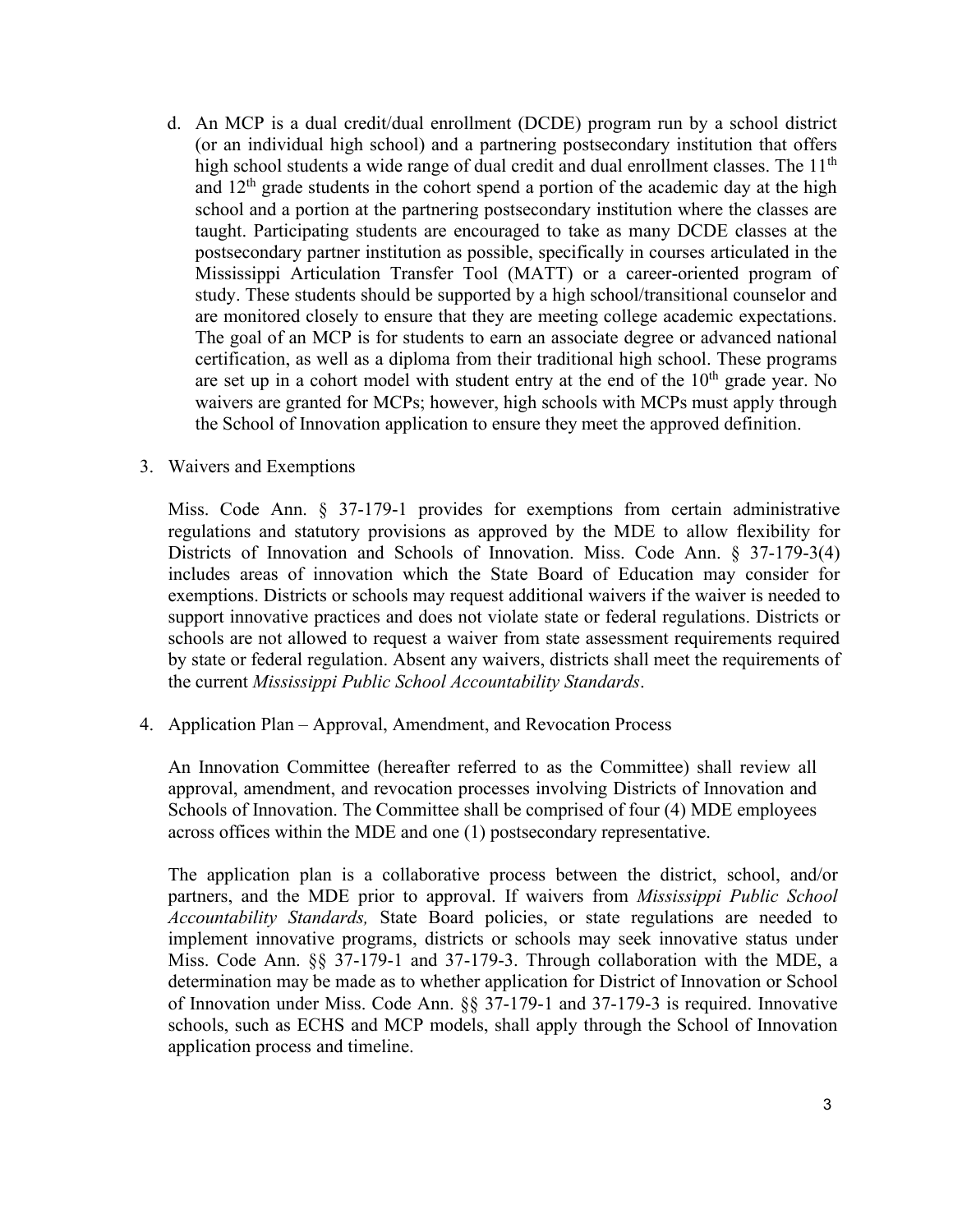- a. Plan Details
	- 1. The MDE may approve innovative status for up to five (5) new District of Innovation applications and ten (10) new School of Innovation Applications each year. An application may be from a single district or a consortium of districts collaborating on an innovative school and/or program. In the case of a consortium, one of the districts shall be the lead agency and act as the "district" responsible for meeting all the guidelines outlined in this policy.
	- 2. The MDE shall collaborate with districts and schools to review plans to approve innovative status to eligible districts.
	- 3. Plans are approved for five (5) years. All districts and schools approved shall be monitored by MDE for progress and continued support during the five-year term.
- b. Amendments to the Plan

A District of Innovation or School of Innovation seeking an amendment to an approved five-year plan shall submit written justification for the amendment to the designated MDE office. Requests may be submitted as needed. Requests shall be reviewed and approved by the MDE and a recommendation shall be submitted to the State Board of Education for approval. If the amendment is approved, the innovative district may implement the changes to their current five-year plan. No amendments shall be considered that increase the number of years the district is considered a District of Innovation.

- c. Renewals
	- 1. Requests for renewals shall be submitted no later than November 1 in the fifth year of the initial term. Any renewal shall be for no more than an additional five (5) years.
	- 2. Renewals shall be based on the ability of the District of Innovation or School of Innovation to meet the goals and objectives of Miss. Code Ann. §§ 37-179-1 and 37-179-3 and the performance measures set forth by the MDE.
- d. Reporting Requirements
	- 1. For Districts of Innovation and Schools of Innovation, an end-of-year report shall be submitted to the MDE that includes, at a minimum, proficiency on 3-8 and high school Statewide Accountability assessments, ACT/SAT scores for seniors, graduation rate, and growth in the lowest 25%, student dropout rate, chronic absenteeism, and discipline referrals.

The committee shall review the data for sustained increase in performance and decrease in dropout, chronic absenteeism, and discipline referrals and shall consider the data of the district or school prior to the District of Innovation plan implementation for comparison.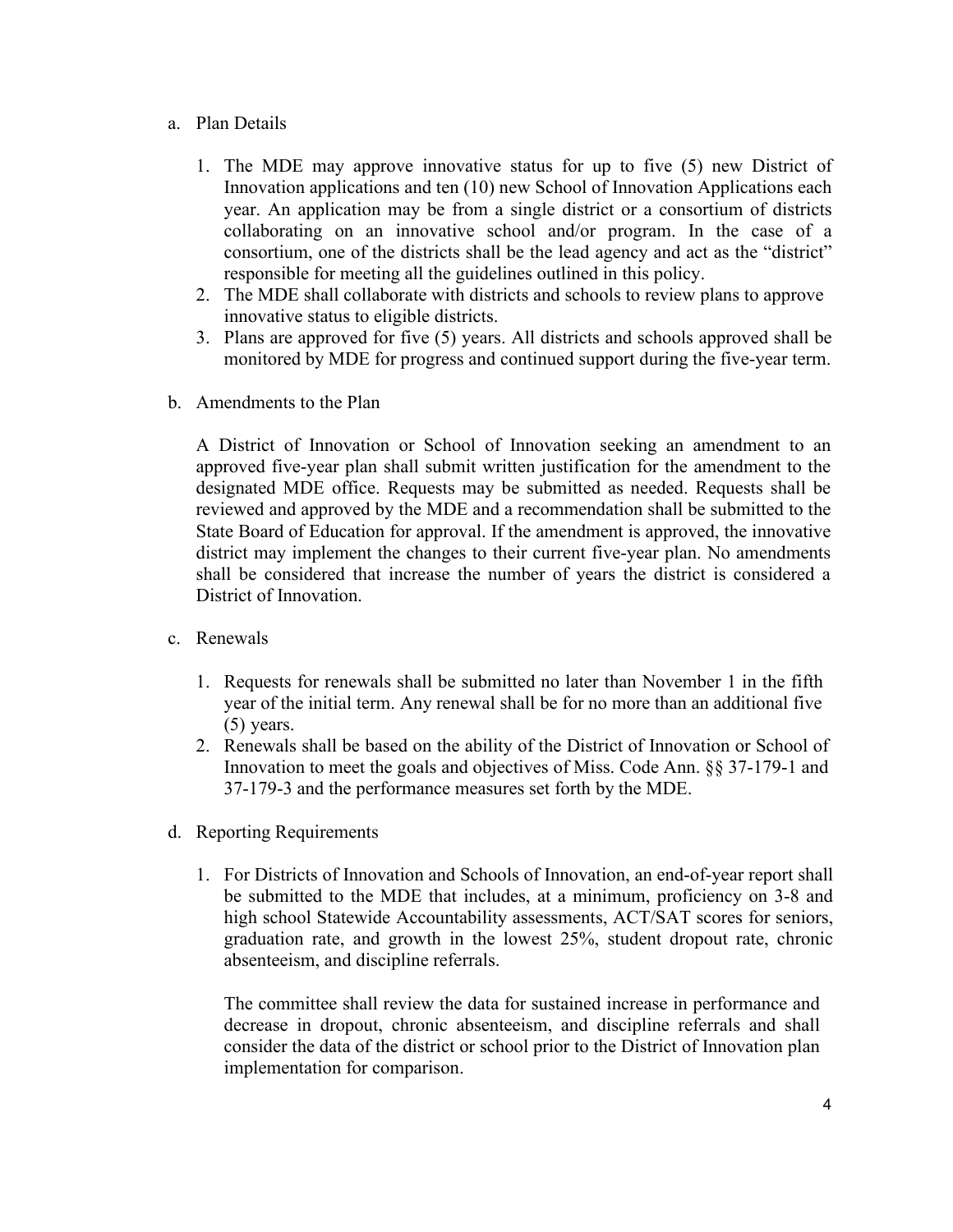2. Additionally, an end-of-year report for ECHSPs and MCPs shall be submitted to the MDE that includes, at a minimum, the percentage of senior cohort earning academic, distinguished academic, or CTE endorsement; the percentage of senior cohort meeting ACT/SAT benchmarks for college and career-readiness; the graduation rate; retention of cohort; the number of college credits earned per cohort; and percentage of cohort earning an Associate Degree.

The committee shall review the data for sustained increase in performance and shall consider the data of the school of residence for comparison. Because of the model of the ECHSP, it is recommended that all students meet the College and Career Readiness benchmarks for entering Mississippi IHLs by graduation.

e. Revocation of Plan

When an innovative model is not meeting the required performance measurements listed in section d. reporting requirements; contrary to changes in state or federal laws; or not meeting the purpose of Miss. Code Ann. §§ 37-179-1 and 37-179-3, the MDE's Office of Secondary Education shall notify the school and/or district of deficiencies and concerns related to the success and sustainability of the model and its intent to recommend to the State Board of Education that the plan be revoked.

- 1. The district or school shall have 30 calendar days to provide a written response to support its position.
- 2. Following review of the written response from the district or school and the Office of Secondary Education's recommendation for revocation of the plan, the Committee shall, if requested, schedule a date and time for oral presentation by the district or school, and the Office of Secondary Education. Oral presentations shall be limited to 15 minutes per side.
- 3. Following oral presentations, the Committee shall issue a written decision either affirming the Office of Secondary Education's recommendation to revoke the innovative status, or permitting the innovative status to remain, or ordering the district or school to modify their program to comply with specified corrective actions and timelines for compliance.
- 4. If the district or school disagrees with the Committee's decision, the district and/or school may appeal in writing to the State Board of Education within five (5) calendar days of receipt of the Committee's written decision, otherwise the Committee's decision is final.
- 5. If the district or school appeals the Committee's decision, the appeal shall be considered for action by the State Board of Education at a regularly scheduled board meeting. The appeal shall be on the record before the Committee.